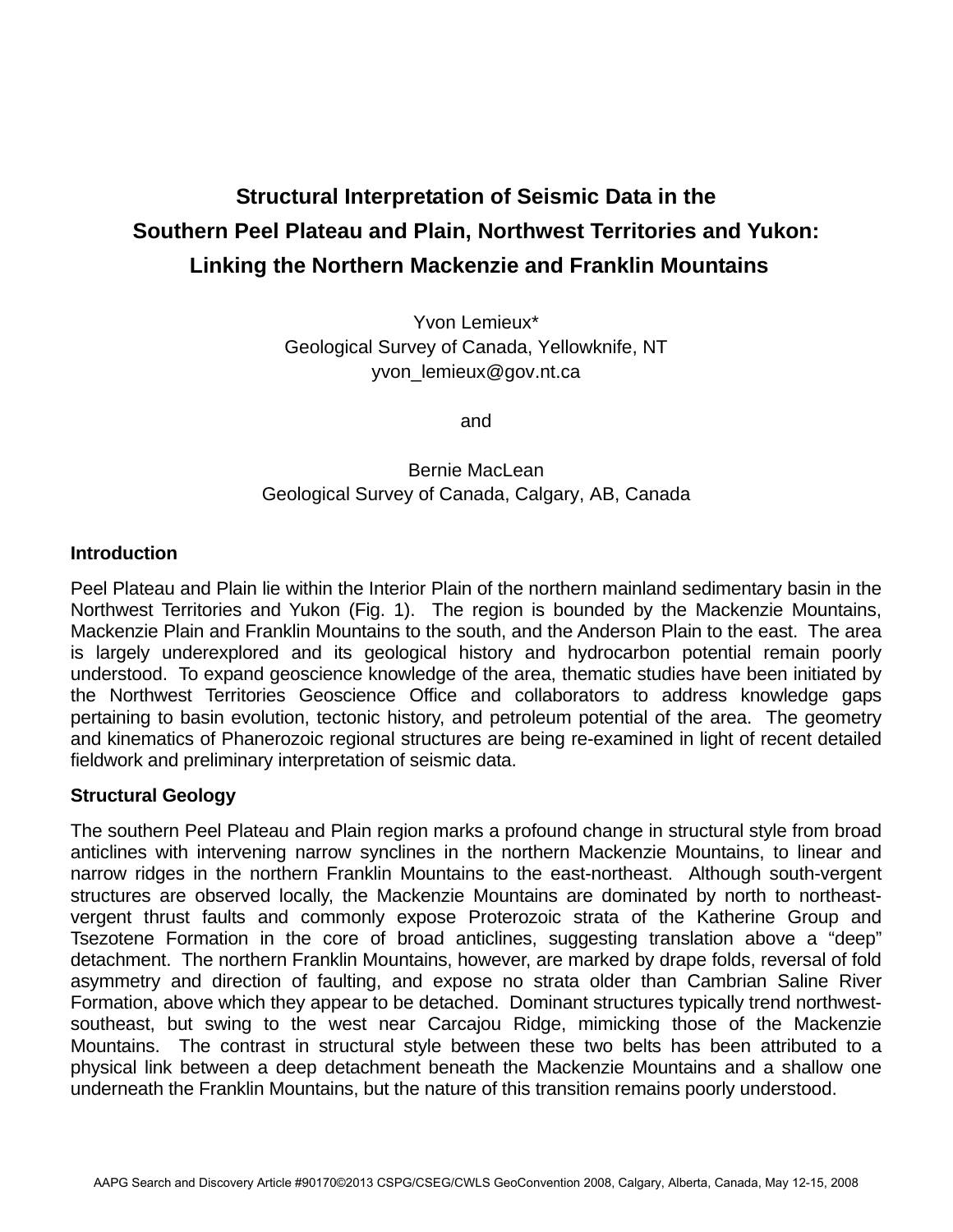

Figure 1: Main exploration regions of the Mackenzie River Valley area. Exploration regions are subdivided into exploration areas (e.g., Great Slave and Great Bear plains) on the basis of physiographic and/or geologic features. Figure shows the location of Peel Plain and Plateau (thick red outline). Location of the study area is shown as a solid outline. BPB, Bonnet Plume Basin.

#### **Discussion**

The Whirlpool fault, a southeast-vergent thrust fault of regional extent, has been identified as a Laramide structure potentially linking the western termination of the Franklin Mountains to Southbound Ridge, a structurally complex area marking the Mackenzie Mountain front near Hume River. Preliminary observation of subsurface data along the Whirlpool fault indicates that it is a complex transfer zone marked by southeast-vergent thrust faults, northeast- and southwest-striking reverse faults, and northeast-trending folds that can be mapped continuously from Carcajou Ridge to Southbound Ridge. The northeast-southwest structural trend of this transfer zone is in marked contrast with those in adjacent areas, and may suggest some degree of oblique contraction.

Analysis of subsurface structures suggests left-lateral transpressive deformation associated with the zero edge of Saline River evaporites (Fig. 2). East of the evaporite zero edge, the Franklin Mountains sheet moved northward above a weak basal detachment; to the west, where the Saline River Formation is absent, the Mackenzie Mountain front, and Peel Plateau and Plain sheet was "pinned" to its substratum. Pre-existing basement structures may have influenced the development of this northeast trending transfer zone.